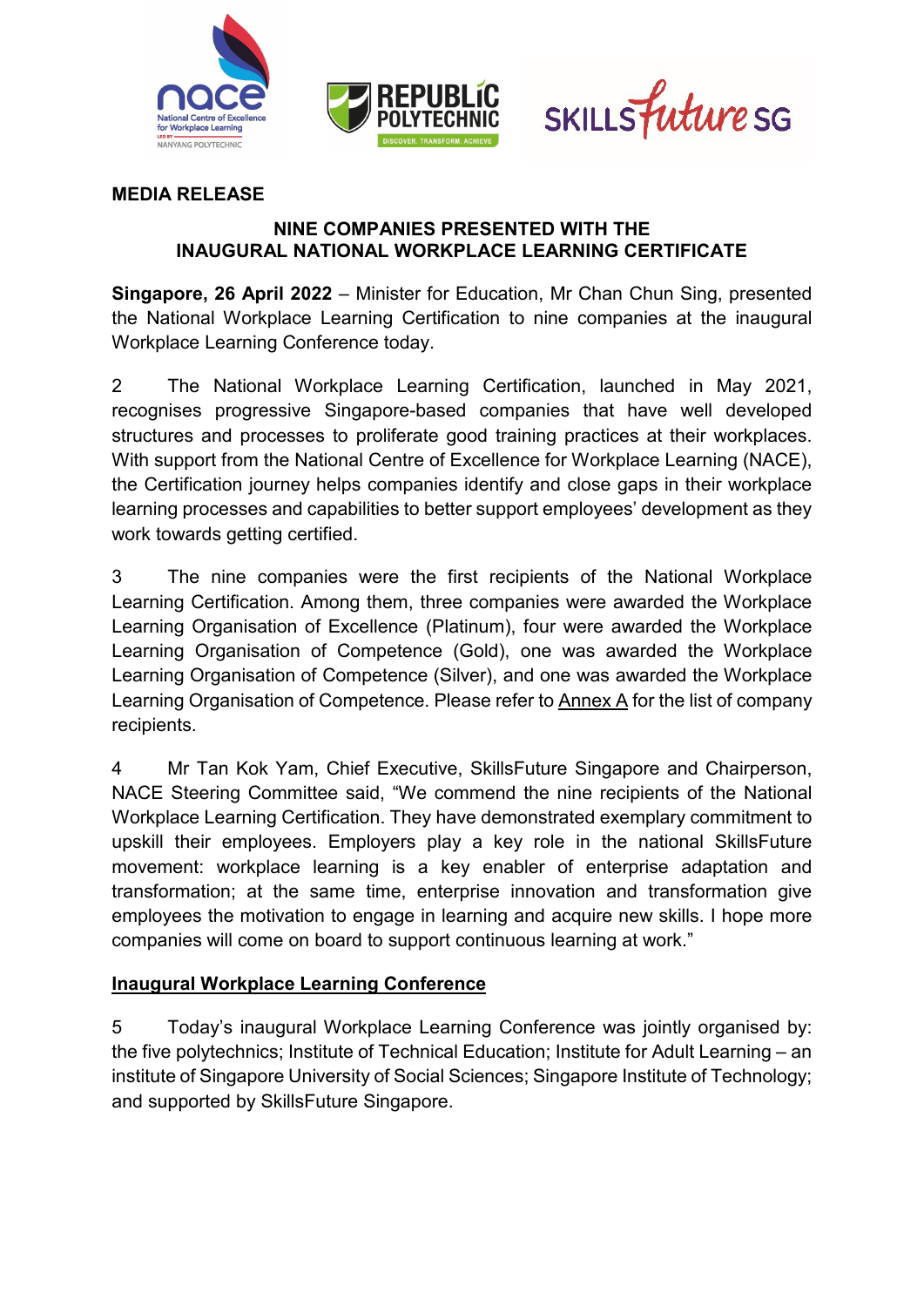





6 The aim of the Conference is to highlight and share best practices in workplace learning, within Singapore and beyond. Themed "Delivering Enterprise Transformation through Workplace Learning", the conference was attended by about 800 local and overseas business leaders and educators from countries like Singapore, Australia, Germany and Switzerland. Speakers at the event shared insights on how companies can stay competitive and improve employee performance and retention through the adoption of workplace learning. Insights were also shared on how companies can engage the NACE at various Institutes of Higher Learning to implement best practices and to cultivate a culture of workplace learning.

- End -

For media enquiries, please contact:

# **SkillsFuture Singapore**

Corporate and Marketing Communications Division Cherlyn Tan +65 98000108 Cherlyn\_tan@ssg.gov.sg

# **Republic Polytechnic**

Office of Corporate Communications Julian Soh / Terence Ong +65 9018 0719 / +65 9128 1898 [Julian\\_Soh@rp.edu.sg](mailto:Julian_Soh@rp.edu.sg) / [Terence\\_Ong@rp.edu.sg](mailto:Terence_Ong@rp.edu.sg)

# **About National Centre of Excellence for Workplace Learning (NACE)**

The National Centre of Excellence for Workplace Learning (NACE), led by NYP was officially launched on 30 Jul 2018 by then Minister for Education, Mr Ong Ye Kung together with Swiss & German Ambassadors to help companies retain and build competencies through workplace learning to support business growth and strategies.

Employers get to retain their skilled personnel because their employees experience job satisfaction. Businesses become 'fail-proof', and employees get to safeguard their jobs. With domain expertise adapting Swiss and German methodologies, NACE can support companies' adoption of best-in-class practices for workplace learning. Services from NACE include workplace and mentorship training, consultancy and skills analysis.

Since inauguration in 2018, NACE led by NYP has trained more than 6,000 staff from companies on the implementation of workplace learning, with about 1,500 companies adopting the NACE methodologies, implementing coaching, structured internship, SkillsFuture work study programmes or implementing structured OJT in the company.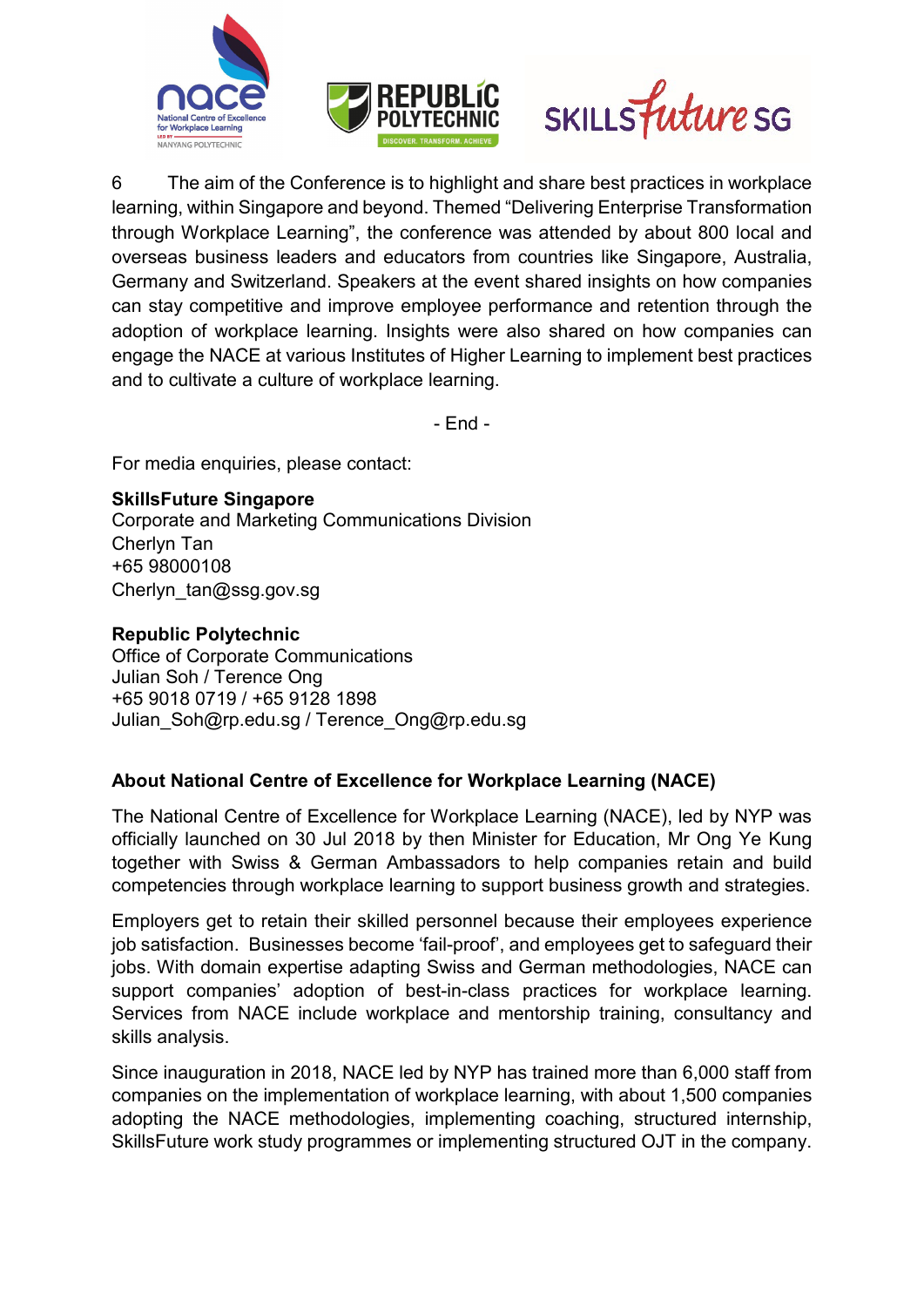





# **About Republic Polytechnic**

The first educational institution in Singapore to leverage the Problem-based Learning approach for all its diploma programmes, Republic Polytechnic (RP) has seven schools and one academic centre offering 36 full-time diplomas in Applied Science, Engineering, Management and Communication, Hospitality, Infocomm, Sports, Health & Leisure, and Technology for the Arts.

RP is committed to nurturing professionals with strong problem-solving capabilities through an innovative and entrepreneurial learning environment, based on a holistic and industry-relevant curriculum. RP's Academy for Continuing Education also offers a comprehensive suite of lifelong learning programmes to provide adult learners with skills upgrading opportunities. For more information, visit [http://www.rp.edu.sg.](http://www.rp.edu.sg/)

# **About SkillsFuture Singapore**

SkillsFuture Singapore (SSG) drives and coordinates the implementation of the national SkillsFuture movement, promotes a culture of lifelong learning and strengthens the ecosystem of training and adult education in Singapore. Through a holistic suite of national SkillsFuture initiatives, SSG enables Singaporeans to take charge of their learning journey in their pursuit of skills mastery. SSG also works with key stakeholders to ensure that students and adults have access to high quality and industry-relevant training that meet the demands of different sectors of the economy for an innovative and productive workforce. For more information, visit [www.ssg.gov.sg](http://www.ssg.gov.sg/)